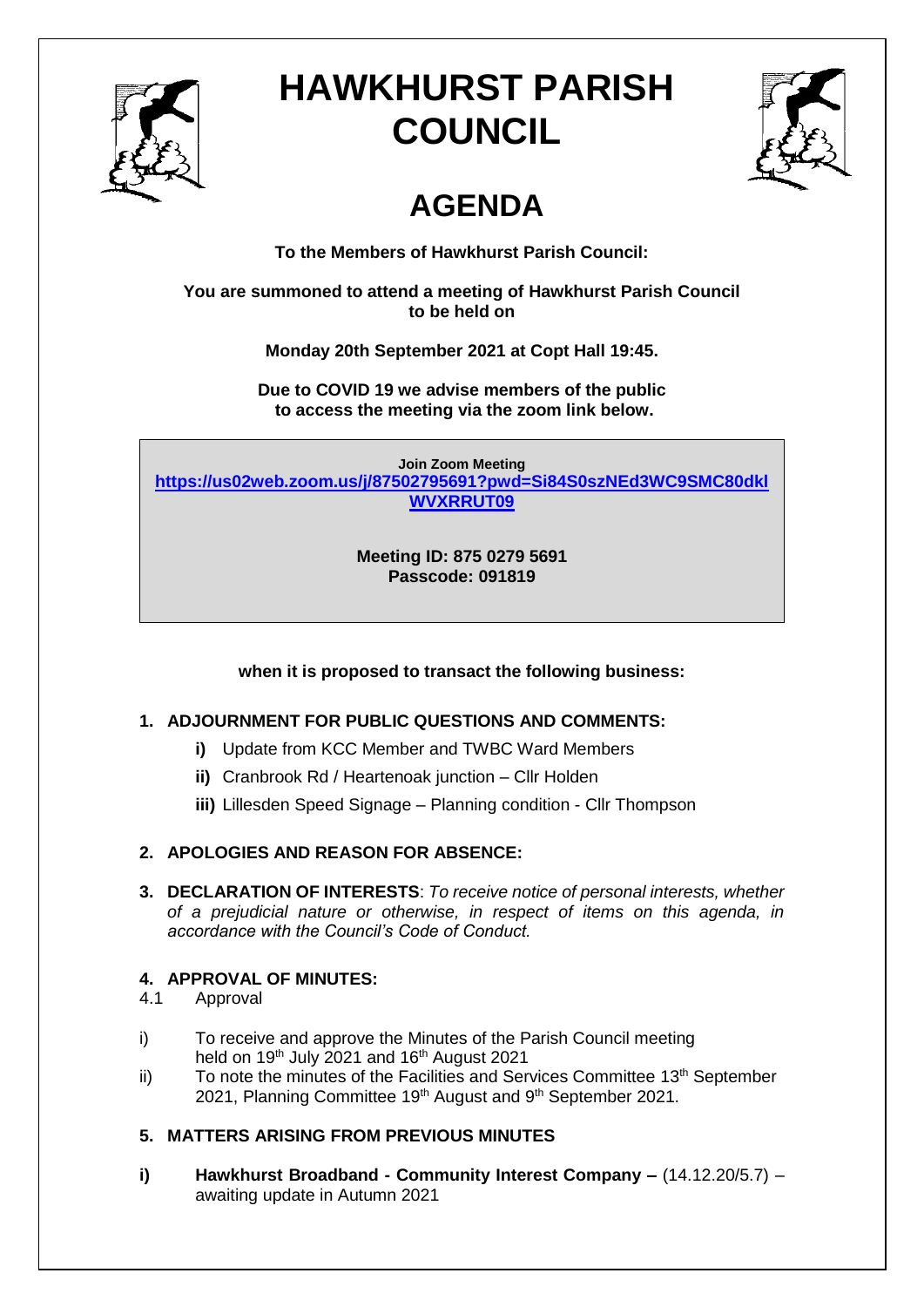- **ii) Update on KGV boiler (17.6.2021/6.6)** Cllr Paish
- **iii) Verbal update on the Hawkhurst Golf Club planning appeal (19.7.21/6.2)** Cllr Escombe
- **iv) Update on Chairman's Group meeting (16.8.21/6.2) –** Standing Orders, Financial Regulations and Committee Terms of Reference - Clerk

### **6. MATTERS FOR FURTHER DISCUSSION:**

- 6.1 Council / Committee meetings
- 6.2 Committee Membership Cllr Hunt request to re-join Community and Sports Centre Committee
- 6.3 Council Priorities for discussion Clerk
- 6.4 KGV land report Cllr Green
- 6.5 Drainage Consultant Brief Cllr Taylor-Smith
- 6.6 Charity Commission submissions HCT RFO
- 6.7 Charity Commission submissions KGV RFO
- 6.8 Remembrance Day arrangements Clerk
- 6.9 Community Litter pick Cllr Pyne
- 6.10 Councillor training Clerk

### **7. REPORTS OF COMMITTEE CHAIRMEN AND UPDATES**

- 7.1 Facility and Services Committee  $-13<sup>th</sup>$  September 2021 Cllr Cory
- 7.2 Planning Committee  $-29<sup>th</sup>$  July and  $9<sup>th</sup>$  September 2021 Cllr Escombe

### **8. Finance – to follow**

8.1 Financial position

# INCOME AND EXPENDITURE AUGUST 2021 for FCM 20.09.21

| Accounts for payment              | £  |                       | 8,825.40 to 20.08.21 |
|-----------------------------------|----|-----------------------|----------------------|
| Payment received                  |    |                       | 1,941.27 to 27.08.21 |
| <b>Net Expenditure</b>            | -£ | 6,884.13              |                      |
| <b>Cambridge &amp; Counties</b>   | £. | 89,379.55 to 30.04.21 |                      |
| <b>Cambridge Building Society</b> | £  | 84,635.37 to 31.12.20 |                      |
| <b>Lloyds Current</b>             | £  | 10,001.00 to 27.08.21 |                      |
| <b>Lloyds Access Reserve</b>      | £  | 68,673.50 to 27.08.21 |                      |

### **8.2 Agreement to pay payments schedule – to be circulated**